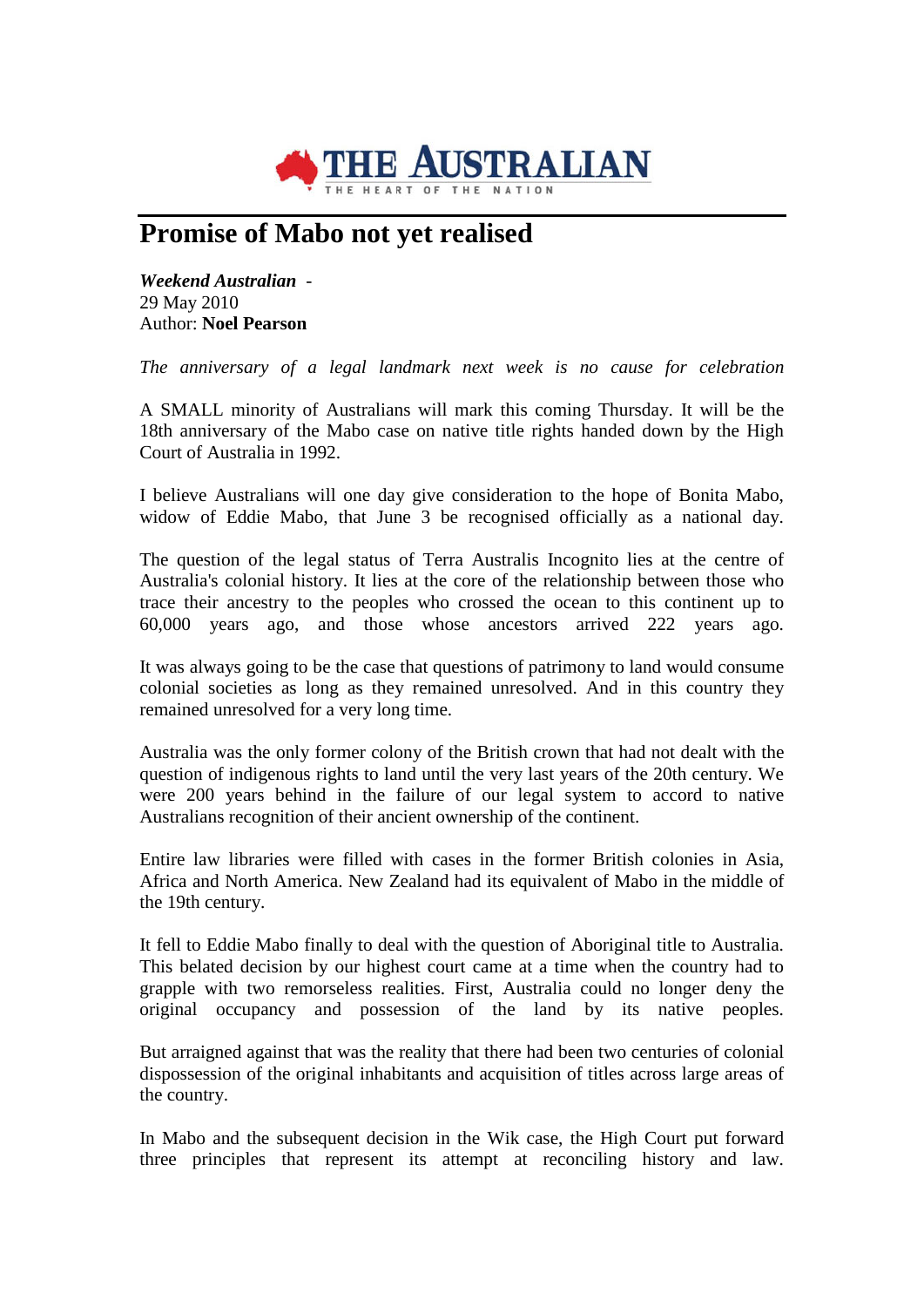The first principle is that the accumulated rights of the colonists could not now be disturbed. In other words, white land rights were confirmed. Colonial dispossession could not now be reversed. This was the relentless reality of history.

The second principle is that the remnant lands belong to their traditional owners. The compromise was that the original owners were entitled to what was left over.

The third principle is coexistence of title in respect of various categories of land such as pastoral leases and national parks, where crown grants coexist with the original titles held by the traditional owners.

I felt the compromise was one the country ought to seize on. It was a compromise proffered by our highest institution as a means of ending a two century-old grievance. My febrile hopes rested on the idea that the country might accept the basis of that compromise; after all, it was the law of Britain that respected native title to land.

I thought the people of Australia would draw on their own legal traditions to say Mabo ought to be a cornerstone for reconciliation and a new relationship between the Aboriginal peoples and the rest of the country. Mabo provided to this country a oncein-a-lifetime opportunity for a nation. Nations only get one chance like this to get it right.

During the past 18 years we have seen too much resistance to the entitlement of traditional owners in relation to their remnant lands. There have been court cases that have cost far in excess of the value of the land. Too often the response of the adversaries of native title is ``Thank you very much for principle No 1, we are now going to put you to proof in relation to principle No 2.''

The opportunity of Mabo is not completely lost to the country, but it is in severe decline. It is going to slip from the hands of the country as long as the political and judicial leadership remains as poor as it has been.

One of the key areas in which the law has deteriorated concerns the form of title that native title represents. The key issue in Mabo was whether the Aboriginal connection with the land was one that English law would recognise and respect.

In the High Court, Justice Gerard Brennan referred to a 1919 decision of the British Privy Council concerning Southern Rhodesia which held that ``some tribes are so low in the scale of social organisation'' that their usages and conceptions of rights and duties represented an unbridgeable legal gulf. Lord Sumner, for the Privy Council, said it would be ``idle'' to impute to such people some shadow of the rights known to the law.

Brennan rejected the discrimination in the Southern Rhodesia case. He said the common law of Australia should neither be, nor be seen to be ``frozen in an age of racial discrimination''.

The social Darwinian estimation of peoples according to some hierarchy was rejected. No peoples, whatever their cultures, social organisation, religions, beliefs and relationships to country, occupy land without possessing it.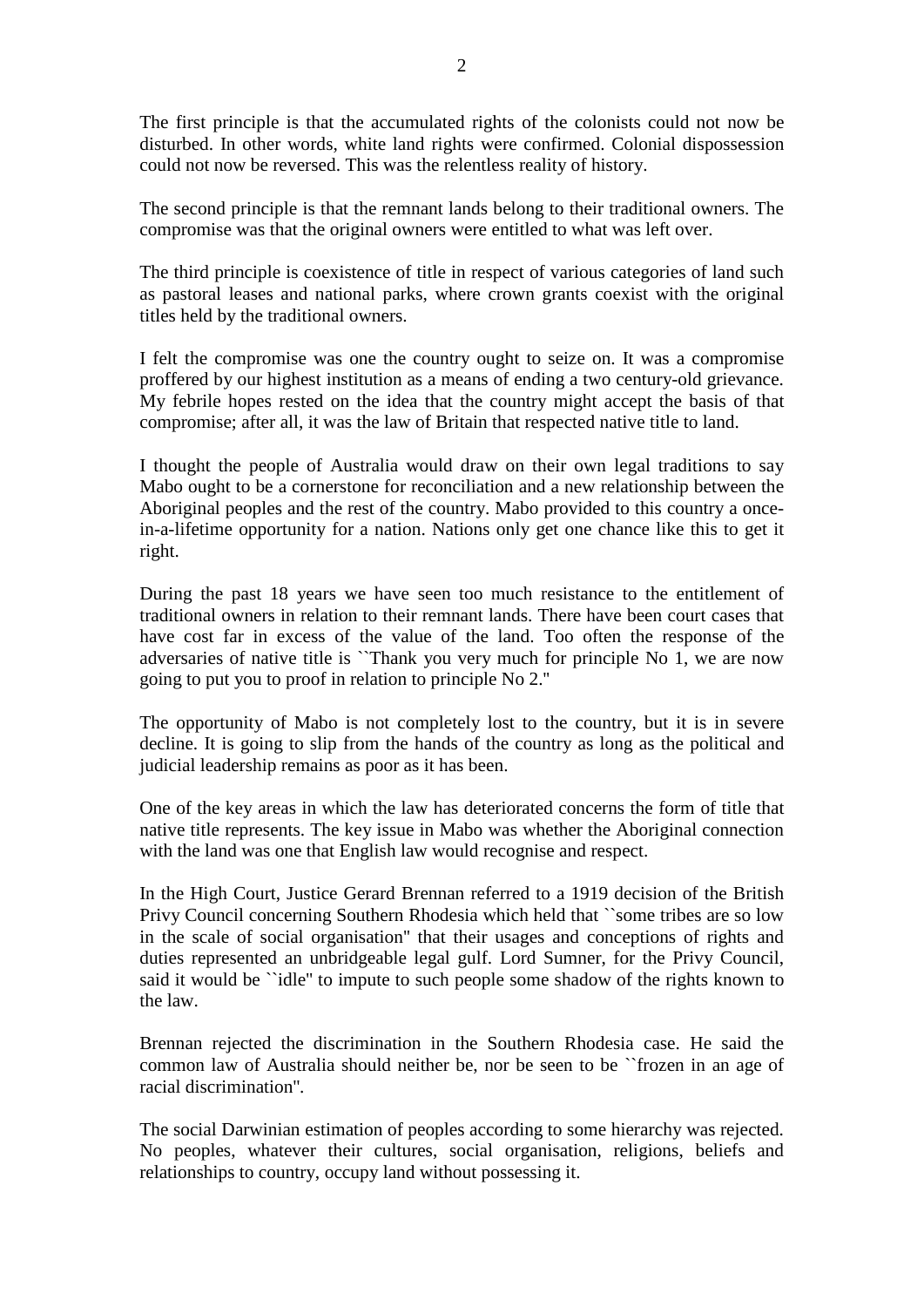But having made that breakthrough, Australian law immediately descended into a discriminatory estimation of the nature of native title. There is today a bizarre jurisprudence of native title that is based on the idea that native title is the sum total of whatever berry-picking rights indigenous claimants must be able to prove by reference to their traditional laws and customs as they existed in 1788.

Indigenous landholders hardly own the economic property on lands they successfully claim. They are left in a bizarre historical zoo by virtue of the mistaken idea that native title is to be determined by reference to traditional laws and customs as they existed more than 200 years ago.

The key misinterpretation of native title during the past 18 years is this: even as we accept that Aboriginal rights survive the acquisition of sovereignty under what is known as the doctrine of continuity, the mistake arises in relation to the question of ``what continues''? Is it those rights and interests that are established as a matter of proof by reference to the traditional laws and customs of the group? Or is the right to continue the occupation of the land pursuant to the authority of one's traditional laws?

Occupation is proof of possession and possessory title is not a title limited to whatever incidents might be proven by reference to one's understandably arcane traditional laws and customs of centuries ago.

English landowners in the early years of the common law also subscribed to arcane laws and customs. But the Englishman in possession of his estate in 1400 had within his entitlement the inchoate right, say, to build a nuclear power station. The right to build a nuclear power station was an incident of his possession even though he could never imagine at that stage that was a right he wanted to enjoy.

Australian law in the past 18 years has become an absurd quagmire of judicial misconception where Aboriginal people are subjected to strange requirements of proof in relation to their traditional laws and customs in order to establish the nature of their title.

We are left with the ridiculous situation where the title of an adverse possessor under the common law is more complete than the title held by native titleholders. The person in adverse possession has only to prove his control of the land and all of the incidents of possession are presumed to be held by him. But the native titleholders are in an inferior position to that of the adverse claimant.

It is worth reflecting on the rhetoric of indigenous leader Gary Foley, who says ``native title is not land rights''. My response is that he is partly right. Native title had the potential to amount to land rights. It certainly represented the best opportunity to settle the question of land rights.

The equivocal story of the past 18 years tells us that without honour, the promise of Mabo as a foundation stone for land rights will fall from the nation's grasp.

A second argument from Foley is also worth reflecting on: ``Reconciliation is not